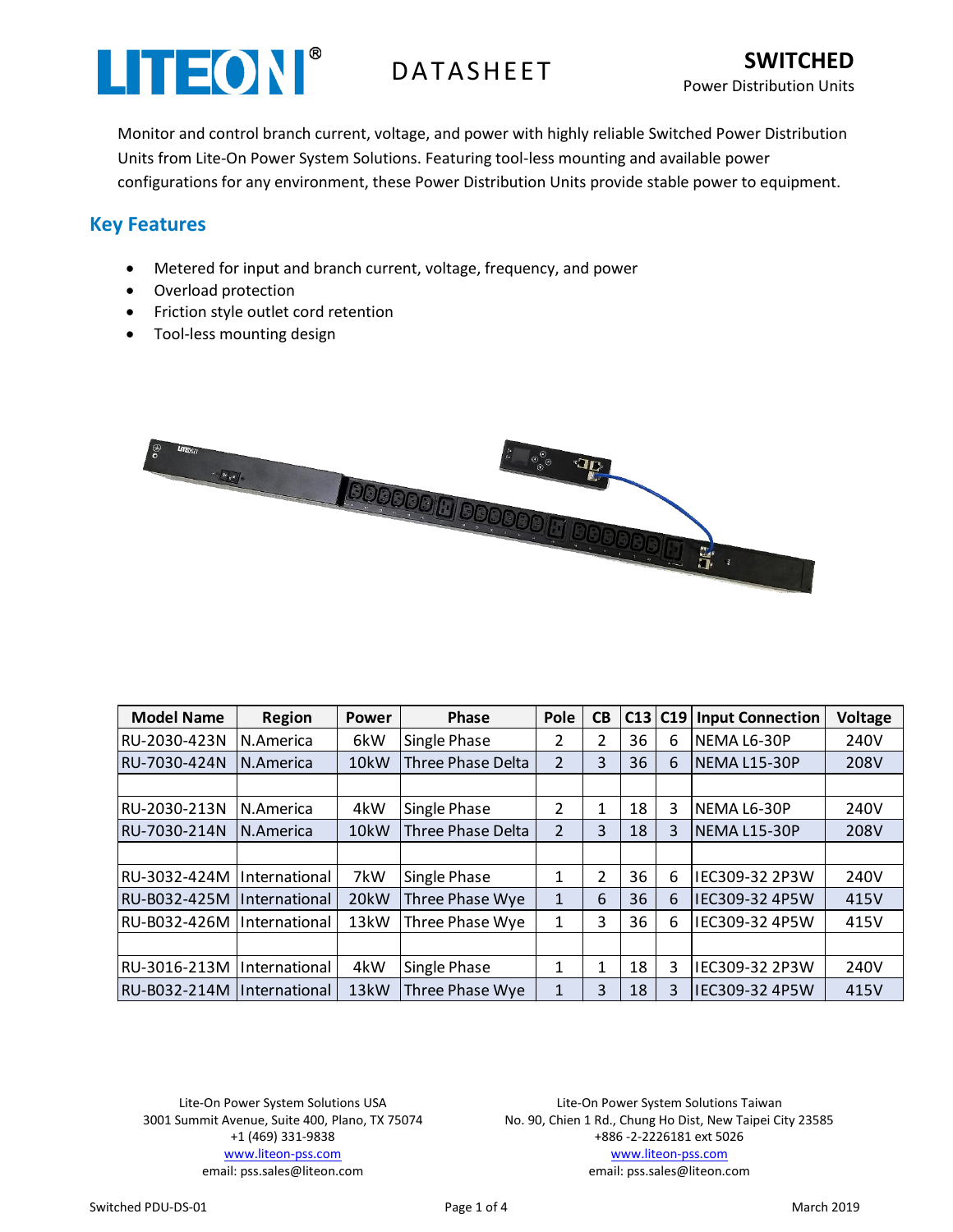

## **Specifications**

| Electrical                  |                                                         |  |  |  |  |
|-----------------------------|---------------------------------------------------------|--|--|--|--|
|                             |                                                         |  |  |  |  |
| Input Voltage               | Options: 240V 1Phase, 240V Delta, 380-415V Wye          |  |  |  |  |
| <b>Input Rated Current</b>  | 24-32A                                                  |  |  |  |  |
| <b>Input Connection</b>     | Options: L6-30, L15-30, IEC309                          |  |  |  |  |
| Input Frequency             | 50Hz to 60Hz                                            |  |  |  |  |
| <b>Output Voltage</b>       | Based on input (4kW - 20kW)                             |  |  |  |  |
| <b>Output Current (max)</b> | IEC320-C13 13A(NA)10A(Intl), IEC320-C19 16A             |  |  |  |  |
| <b>Output Outlet</b>        | IEC320-C13 (18 or 36), IEC320-C19 (3 or 6)              |  |  |  |  |
|                             | Output Current per Branch ≤ 16A                         |  |  |  |  |
| <b>Output Protection</b>    | 20A CB per Branch (NA), 16A CB per Branch (Intl)        |  |  |  |  |
| Physical                    |                                                         |  |  |  |  |
| Dimensions (H x W x D)      | 54mm x 54mm x 1689mm (Full), 54mm x 54mm x 1109mm (Mid) |  |  |  |  |
| Weight                      | Varies per model                                        |  |  |  |  |
| Cord Length                 | $9.84'$ (3 m)                                           |  |  |  |  |
| Chassis material            | <b>Galvanized Steel</b>                                 |  |  |  |  |
| Mounting                    | Tool-less Mounting for EIA racks                        |  |  |  |  |
| <b>Outlet Retention</b>     | <b>Retention Sleeve</b>                                 |  |  |  |  |
| Environment                 |                                                         |  |  |  |  |
| Temperature                 | Operating: 0°C to 50°C                                  |  |  |  |  |
|                             | Storage: -25°C to 65°C                                  |  |  |  |  |
| Humidity                    | 0% to 95% relative (non-condensing)                     |  |  |  |  |
| General                     |                                                         |  |  |  |  |
| Safety                      | UL(CUL)-NA, CE and CB-Intl                              |  |  |  |  |
| <b>FCC</b>                  | Class A                                                 |  |  |  |  |
| Environmental               | RoHS/WEEE                                               |  |  |  |  |
| Warranty                    | 2 years                                                 |  |  |  |  |

Lite-On Power System Solutions USA 3001 Summit Avenue, Suite 400, Plano, TX 75074 +1 (469) 331-9838 [www.liteon-pss.com](http://www.liteon-pss.com/) email: pss.sales@liteon.com

Lite-On Power System Solutions Taiwan No. 90, Chien 1 Rd., Chung Ho Dist, New Taipei City 23585 +886 -2-2226181 ext 5026 [www.liteon-pss.com](http://www.liteon-pss.com/) email: pss.sales@liteon.com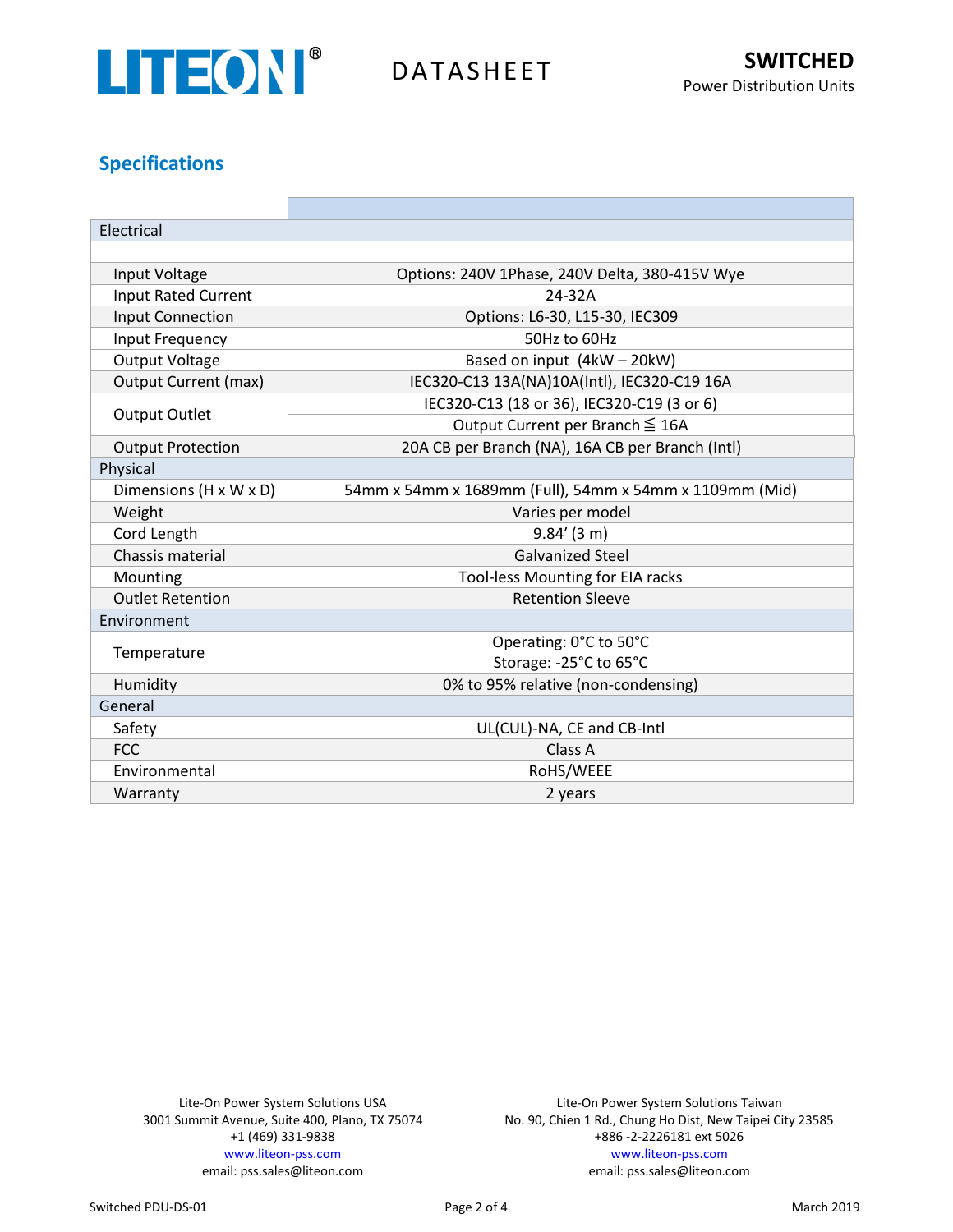

## **Monitoring Features**

| User Interface                                          |                                                                                      |  |  |  |  |  |
|---------------------------------------------------------|--------------------------------------------------------------------------------------|--|--|--|--|--|
| Ethernet port                                           | 100/1000Mb, full duplex                                                              |  |  |  |  |  |
| Daisy Chain ports                                       | CAN Bus, up to 20                                                                    |  |  |  |  |  |
| Environmental port                                      | Through CAN                                                                          |  |  |  |  |  |
| Monitor                                                 |                                                                                      |  |  |  |  |  |
| Input                                                   | Voltage                                                                              |  |  |  |  |  |
| Output                                                  | Voltage, Current, Power, Frequency, Power Factor                                     |  |  |  |  |  |
| Network Communication (Through SMC-Lite - CP-13EC-030U) |                                                                                      |  |  |  |  |  |
| SMC-Lite                                                | $\odot$<br>PWR ALLY<br>$\odot$<br>$\odot$<br>$(\blacktriangledown)$                  |  |  |  |  |  |
| Dimensions (H x W x D)                                  | 191mm x 53mm x 24.8mm                                                                |  |  |  |  |  |
| <b>Fthernet</b>                                         | 100/1000Mb Full Duplex                                                               |  |  |  |  |  |
| <b>Protocols Supported</b>                              | IPv4, HTTP, HTTPS(TLSv1.2), SMTP, SMTPS, DHCP, SNMP(v2c/v3), NTP,<br>SSH, and Syslop |  |  |  |  |  |
|                                                         | Lite-On specific, SNMP, JSON-based Web GUI,                                          |  |  |  |  |  |
| User interface                                          | Command-line interface using SSH                                                     |  |  |  |  |  |
| Monitor (Through network connection)                    |                                                                                      |  |  |  |  |  |
| Input                                                   | Voltage                                                                              |  |  |  |  |  |
| Output                                                  | Voltage, Current, Power, Frequency, Power Factor                                     |  |  |  |  |  |
| Alarm Thresholds                                        | Current and Voltage (Minimum and Maximum)                                            |  |  |  |  |  |
| Security                                                | <b>RADIUS and HTTPS</b>                                                              |  |  |  |  |  |

Lite-On Power System Solutions USA 3001 Summit Avenue, Suite 400, Plano, TX 75074 +1 (469) 331-9838 [www.liteon-pss.com](http://www.liteon-pss.com/) email: pss.sales@liteon.com

Lite-On Power System Solutions Taiwan No. 90, Chien 1 Rd., Chung Ho Dist, New Taipei City 23585 +886 -2-2226181 ext 5026 [www.liteon-pss.com](http://www.liteon-pss.com/) email: pss.sales@liteon.com